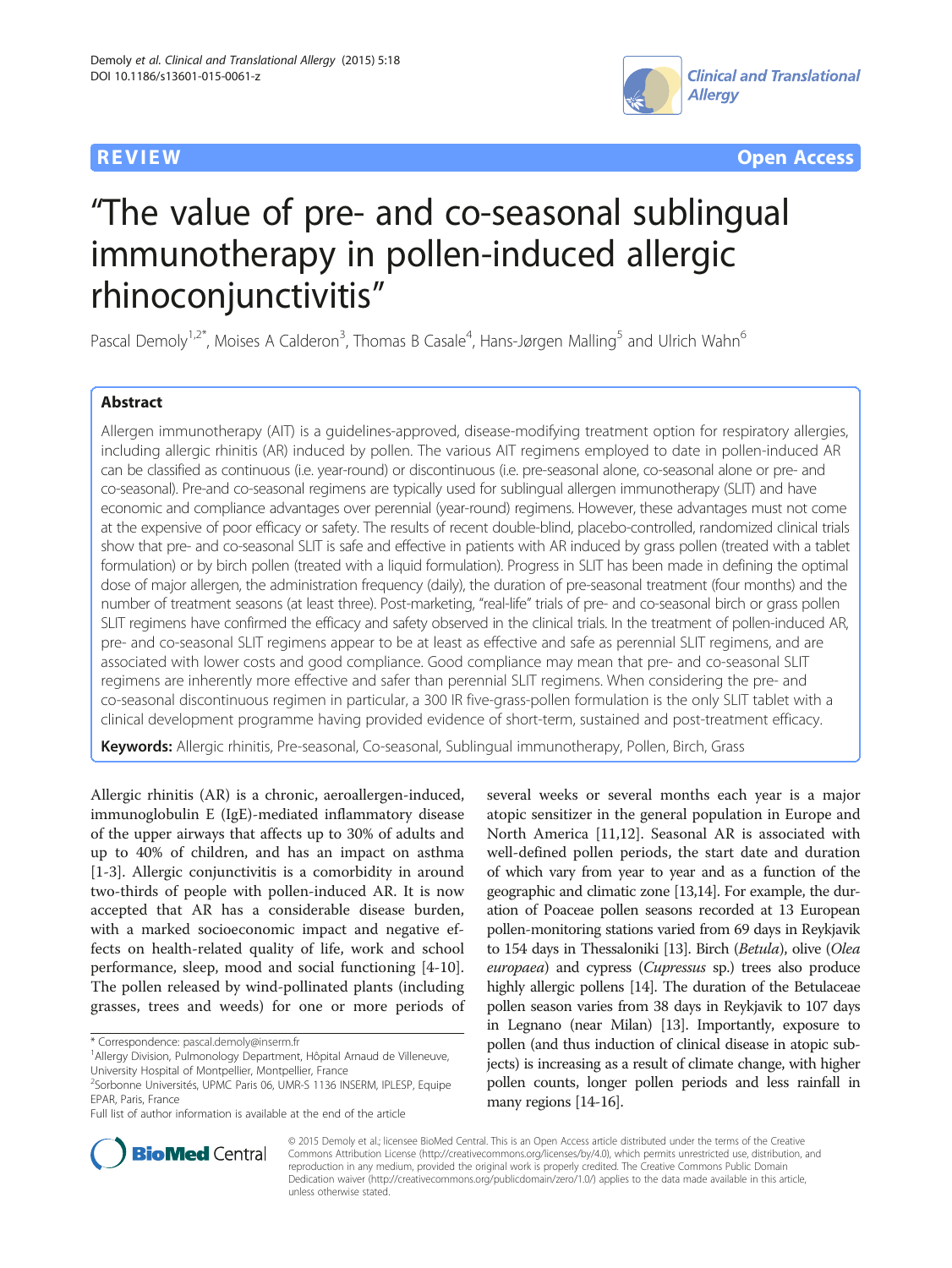## <span id="page-1-0"></span>Allergy immunotherapy (AIT) for pollen-induced AR

Most cases of AR are treated with symptomatic, antiallergic medications (such as H1-antihistamines) and/or anti-inflammatory medications (such as intranasal corticosteroids (ICSs)) [[1,2,17,18\]](#page-7-0). However, around 30% of patients (most of whom have moderate-severe AR) do not gain sufficient disease control with symptomatic medications [[19\]](#page-7-0). AIT is a guidelines-approved, diseasemodifying treatment option for IgE-mediated respiratory allergies [\[1,2,20-23](#page-7-0)]. The effect of AIT on symptoms is at least as great as that produced by ICSs [\[24,25](#page-7-0)]. As a disease-modifying treatment, AIT is clinically effective for up to 12 years [[26](#page-7-0),[27](#page-7-0)] and reduces the appearance of new sensitizations and allergic asthma in patients with AR [\[28\]](#page-7-0). Both subcutaneous immunotherapy (SCIT) and sublingual immunotherapy (SLIT) are effective in AR, according to the results of large-scale, double-blind, placebo-controlled (DBPC) randomized clinical trials (RCTs), position papers and meta-analyses [\[27,](#page-7-0)[29-35](#page-8-0)]. Furthermore, SLIT preparations can be administered as drop or tablet formulations [[20,21,](#page-7-0)[36-39](#page-8-0)]. Despite the proven short-term and long-term efficacy of both SCIT and SLIT and decades of clinical experience, there is still little consensus on (i) the optimal dose of desensitizing allergen (due to the low number of dose-ranging studies for SLIT solutions), (ii) the administration frequency, (iii) the overall treatment duration, (iv) the treatment regimen, and (v) the seasonality of AIT in polleninduced AR [[31](#page-8-0),[34\]](#page-8-0).

# Administration regimens for the treatment of pollen-induced AR

In AIT, multiyear administration regimens (Figure 1) can be dichotomized as continuous (i.e. year-round) or discontinuous (i.e. with a treatment-free period each year).

Setting aside the allergen build-up phase (during which administration of the maintenance dose of allergen is achieved over a number of weeks, days or even hours, depending on whether conventional, rush or ultra-rush protocols are applied), SCIT is generally administered via a continuous, year-round maintenance regimen in which injections performed in a medically supervised setting at regular intervals (typically every 4 to 6 weeks for aeroallergen extracts) for several years and thus over several pollen periods (Figure 1) [\[22](#page-7-0)]). Injections with longer time intervals have not been tested in DBPC RCTs. The literature data suggest that the risk of a severe adverse reaction to pollen SCIT is exacerbated during the corresponding peak pollen period [\[40\]](#page-8-0). For example, Lockey et al.'s analysis of data collected between 1945 and 1973 found that 41% of the recorded SCIT-related deaths had occurred during the pollen period [\[41\]](#page-8-0). Hence, the latest US practice parameter for AIT confirms historical practice and suggests that maintenance dose levels may be reduced (and certainly not increased) during periods when the patient is naturally exposed to high levels of the disease-inducing allergen [[22](#page-7-0)[,42,43\]](#page-8-0) (Figure 1).

Despite the proven efficacy of SCIT, a number of safety and ease-of-use concerns remain. Indeed, SLIT has advantages in terms of safety and convenience (especially in children) [\[20,21,](#page-7-0)[44](#page-8-0)]. Although pre-seasonal-only, co-seasonalonly and perennial regimens have all been evaluated for SLIT formulations, a pre- and co-seasonal regimen is most commonly used (Figure 1). A 2009 review of pollen SLIT administration regimens (mostly involving drop formulations) [\[45\]](#page-8-0) listed three studies with a pre-seasonal-only regimen (e.g. [\[46\]](#page-8-0)), three with a co-seasonal-only regimen (e.g. [[47,48\]](#page-8-0)), eight with a continuous or partially postseasonal regimen (e.g. [\[49](#page-8-0)]) and 27 with a pre- and coseasonal regimen. Historically, pollen SLIT drops have been administered daily, every other day or three times a week.

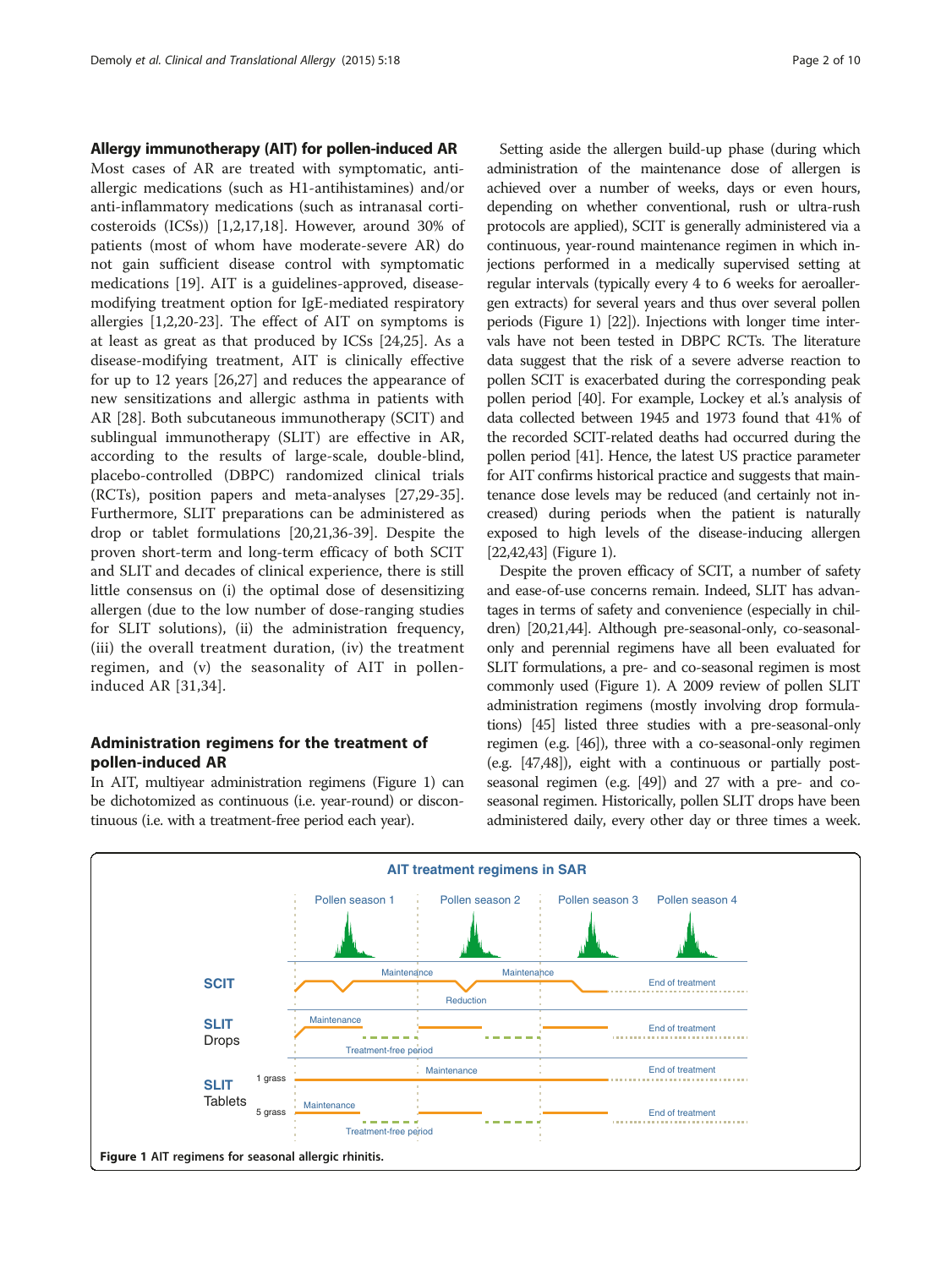In pollen-induced AR, continuous or post-seasonal administration is challenging because patients will not perceive the benefit of SLIT after the pollen period has ended (i.e. when their symptoms have disappeared). Longer periods of medication are associated with poorer compliance and thus a lower likelihood of effectiveness [\[50,51](#page-8-0)].

Conversely, pre- and co-seasonal regimens also have limitations. Trials of a five-grass pollen SLIT tablet formulation have shown that 2 months of pre-seasonal treatment (followed by co-seasonal treatment) is less effective than 4 months of pre-seasonal treatment [\[52,53](#page-8-0)]. Similarly, a trial of a single-grass pollen SLIT tablet formulation found that the magnitude of the reductions in rhinoconjunctivitis symptom and medication scores increased with the duration of preseasonal treatment (4 months appeared to be optimal) [[54](#page-8-0)]. Hence, a patient with a pollen allergy following a pre- and co-seasonal regimen from one year to another must remember to obtain medication and initiate treatment long enough ahead of the pollen season. This particular problem (persistence of treatment) is avoided if a year-round regimen is strictly adhered to. In a study in Germany, the prescription renewal rate (a proxy for treatment persistence) for SLIT or subcutaneous immunotherapy formulations were higher (at 55%–71%) than those reported elsewhere for conventional medications [\[55\]](#page-8-0).

A large body of evidence attests to the safety and efficacy of pre- and co-seasonal regimens for pollen SLIT drops when administered for one season or several consecutive seasons. Recently, Worm et al. performed a robust, two-season, DBPC RCT of pre- and co-seasonal treatment with a 300 index of reactivity (IR) birch pollen sublingual solution in 574 adult immunotherapy-naïve patients with birch-pollen-induced allergic rhinoconjunctivitis at 56 investigating centres in 11 European countries [\[56](#page-8-0)]. The treatment started 4 months before the expected pollen period. At the start of the study, 68% of the patients were polysensitized, 20% had mildto-moderate asthma and 54% had oral allergy syndrome. The primary efficacy endpoint over the second birch pollen period) was found to be significantly lower ( $p <$ 0.0001) in the active SLIT group (relative difference vs. placebo: 30.6%; difference in the least-squares (LS) means: −2.04 [95% confidence interval: −2.69; −1.40]). A 19.0% difference was also seen for active SLIT in the first pollen period. The average medication score was significantly lower in the 300 IR SLIT group in both seasons, with relative LS mean differences of −29.3% and −41.9%, respectively  $(p < 0.0001$  for both). Active treatment was associated with a better Rhinoconjunctivitis Quality of Life Questionnaire (RQLQ) score in the first and second pollen periods, with relative LS mean differences of −23.1% and −34.5%, respectively. Treatment-emergent adverse events (TEAEs) were no more frequent in the 300 IR SLIT

group than in the placebo group and were less frequent in the second season (respectively 70.7% and 64.0% of patients affected in season 1, and 46.8% and 48.6% p in season 2. This decrease over time was also observed for common, local adverse events (AEs) such as oral pruritus (24.7% of patients affected in season 1 and 8.3% affected in season 2 in the SLIT group; 3.8% and 0.8% in the placebo group, respectively. The treatment's efficacy and the frequency of TEAEs did not appear to depend on the presence or absence of oral allergy syndrome [\[56](#page-8-0)].

In a multicentre, DBPC, randomized phase III trial, Wahn et al. [[57](#page-8-0)] randomized 207 children aged between 4 and 12 with grass pollen AR/rhinoconjunctivitis with or without bronchial asthma into an active treatment group (SLIT with an aqueous six-grass pollen extract) and a placebo group. A pre- and co-seasonal regimen was applied. The primary efficacy end point was the comparison of the change of the area under the curve for the symptom–medication score, starting from the baseline season to the first grass pollen season after the initiation of treatment. The values were -212.5 and -97.8 in the active SLIT group and the placebo groups, respectively  $(p < 0.004)$ , evidencing a significantly greater reduction in severity in the active SLIT group. In terms of safety, 75.9% of the patients in the active SLIT treatment group experienced at least one AE (compared with 32.7% of the patients in the placebo group) but no treatment-related severe AEs were recorded. However, only one pollen period was studied; the effect of treatment discontinuation and resumption could not therefore be assessed.

Although most studies of pre- and co-seasonal SLIT regimens have dealt with grass and birch pollen formulations, other pollens have been studied. For example, preand co-seasonal SLIT with a standardized aqueous ragweed pollen extract was studied by Creticos et al. [\[58](#page-8-0)] A total of 429 patients were randomized (active SLIT:  $n =$ 218; placebo:  $n = 211$ ) into a multicentre, DBPC, randomized, phase III trial in North America. The treatments were administered between April 2011 (i.e. at least 4 months before the start of the ragweed pollen period in October) and November 2011 (the end of the period). The primary efficacy end point was the average daily rhinoconjunctivitis symptom-medication score over the course of the ragweed pollen season; the value in the SLIT group  $(0.82 \pm 1.64)$  was significantly lower than in the  $1.44 \pm 2.40$  in the placebo group (p < 0.001). Again, only one pollen period was studied and the effect of treatment discontinuation and resumption was not assessed.

Although DBPC RCTs remain the gold standard for evaluating investigational products, "real-life" studies are essential for completing effectiveness and safety under "real-life" conditions in the target patient population. To this end, Hadler et al. performed an open, prospective,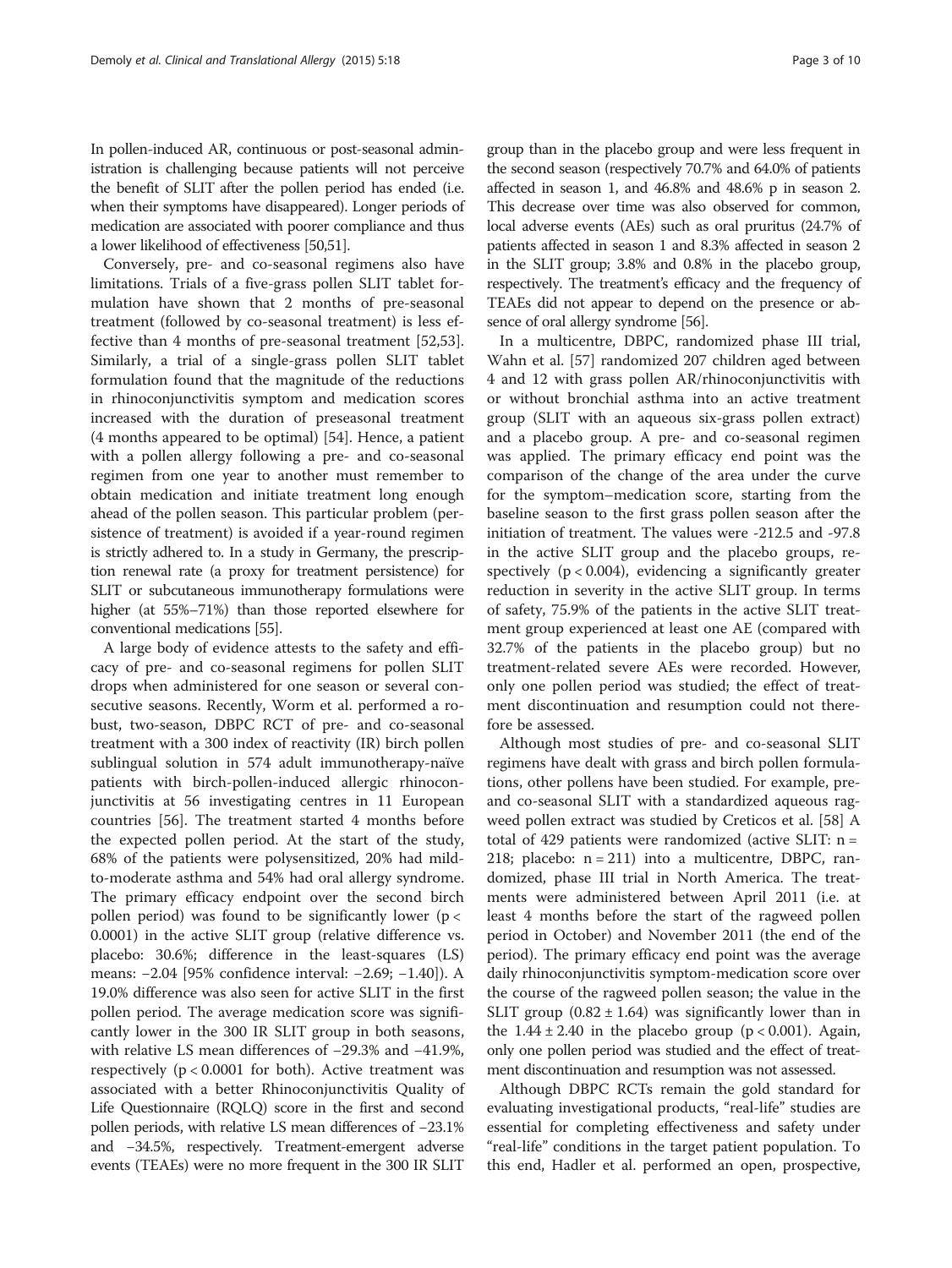non-interventional study in Germany evaluating the 300 IR birch pollen SLIT solution in 716 polyallergic and monoallergic patients (mean  $\pm$  SD age: 38  $\pm$  16; age range 3-87) over two pollen seasons [[59\]](#page-8-0). A pre- and coseasonal regimen was applied. The patients' symptoms were scored on a hybrid scale that took account of disease severity and frequency for rhinitis alone, conjunctivitis alone and rhinoconjunctivitis. The mean rhinitis score in the birch season prior to the study was 4.83. This value fell to 3.17 in the first pollen season and 2.31 (a 52% reduction,  $p < 0.001$ ) in the second pollen season. The mean conjunctivitis score fell from 3.74 to 2.1 and then 1.69 (a 55% reduction,  $p < 0.001$ ). Lastly, the mean rhinoconjunctivitis score fell from 3.76 to 2.29 and then 1.76 (a 53% reduction,  $p < 0.001$ ). In a subgroup analysis, the 300 IR pollen SLIT solution appeared to be similarly effective in mono-allergic and polyallergic patients and in those with an intra-seasonal start to treatment. The percentage of patients requiring symptomatic medication was also significantly lower  $(p < 0.001)$  during the first and second pollen season (59% and 48%, respectively, compared with 81% before the study. Both monoallergic and poly-allergic patients gained clinical relief. The 300 IR birch pollen SLIT solution was well tolerated, and 97% of the patients evaluated tolerability as "good" or "very good". Ninety percent of the patients did not report an adverse event during the two treatment seasons [\[59](#page-8-0)]. In clinical practice, the majority of patients receiving sublingual immunotherapy with allergen-specific 300 IR SLIT solution are satisfied with treatment [\[60\]](#page-8-0), and compliance and prescription renewal rates are relatively high [\[55,61](#page-8-0)].

Taken as a whole, these "real-life" findings for 300 IR birch pollen SLIT solution confirmed the results of the DBPC RCTs.

The third main type of AIT formulation is the SLIT tablet. Two tablet formulations of grass pollen SLIT (a single-grass tablet [[36](#page-8-0),[37](#page-8-0)] and a five-grass pollen tablet [[38,39\]](#page-8-0)) have been approved to date for an indication of grass-pollen-induced AR (with or without conjunctivitis) in adults and children. According to the respective summaries of product characteristics and the pivotal DBPC RCTs, a 75,000 standardized quality tablet (SQ-T) single-grass SLIT tablet [[36](#page-8-0),[37](#page-8-0)] is approved for administration with a continuous, year-round regimen (starting before the first pollen season; Figure [1\)](#page-1-0), whereas a 300 IR five-grass SLIT tablet [\[38,39](#page-8-0)] is approved for administration with a discontinuous pre-and co-seasonal regimen (i.e. starting four months before the expected start of the pollen season and finishing at the end of the pollen season; Figure [1](#page-1-0)). Hence, the total treatment duration per year is between 5 and 7 months (depending on the duration of the pollen season) and the onset of action (in an allergen challenge chamber

study) was found to occur after one month of treatment [[62](#page-8-0)].

Over the last 10 years, the safety and/or efficacy of pre-seasonal and co-seasonal treatment with a novel, 300 IR five-grass-pollen SLIT tablet has been unambiguously demonstrated in a series of pre- and post-marketing clinical trials in adult and paediatric populations [\[39](#page-8-0)]. Worldwide, a total of 2,512 study participants have been randomized to receive either the five-grass-pollen SLIT tab-let (n = 1,514) or a placebo (n = 998) [\[39](#page-8-0)]. Furthermore, the 300 IR five-grass-pollen SLIT tablet was proven to be similarly effective in several clinical profiles (monosensitized patients, polysensitized patients, patients with high symptom scores and patients with high skin sensitivity) [\[63\]](#page-8-0). After the pivotal, single-season Phase II/III DBPC RCT in which the dose of 300 IR was selected for further investigation and registration [\[64\]](#page-8-0), the 300 IR five-grass-pollen SLIT tablet's sustained efficacy and efficacy after discontinuation of treatment was investigated by Didier et al. in a 5-year DBPC RCT in adults with AR at centres in the European Union and Canada [\[39,52,53\]](#page-8-0). In fact, the European Medicines Agency currently requires AIT preparations to have (i) efficacy in the first season after the start of treatment, (ii) a proven, sustained clinical effect (defined as the maintenance of significant and clinically relevant efficacy during two to three treatment years) and (iii) long-term efficacy (defined as sustained significant and clinically relevant efficacy in post-treatment years, i.e. a disease-modifying effect) [[65](#page-8-0)].

Hence, Didier et al. investigated three seasons of preseasonal and co-seasonal treatment with a 300 IR fivegrass-pollen SLIT tablet in adult patients (aged 18 to 50) with a history of seasonal AR to grass pollen for more than two pollen seasons and continued to monitor the patients for a further two treatment-free seasons [\[39,52,53,66](#page-8-0)]. A total of 633 patients were randomized into one of three groups: (i) 300 IR grass pollen SLIT tablet, with active treatment starting 4 months (the 4 M group) before the expected start of the pollen season followed by co-seasonal treatment; (ii) 300 IR grass pollen SLIT tablet, with first a placebo taken for 2 months (starting 4 months before the expected start of the pollen season, to maintain the blinding), followed by 2 months of active treatment (the 2 M group) and then co-seasonal active treatment, and lastly (iii) placebo treatment starting 4 months before the expected start of the pollen season, followed by co-seasonal treatment. These discontinuous treatments were administered for three pollen seasons (years 1 to 3). After the end of the third treatment season, patients were monitored over the following two treatment-free pollen season (years 4 and 5). Of the 633 randomized patients, 457 completed year 3 and 435 contributed to the (post-treatment) efficacy analyses in year 4. The study's primary efficacy endpoint was a symptom score over the third pollen period.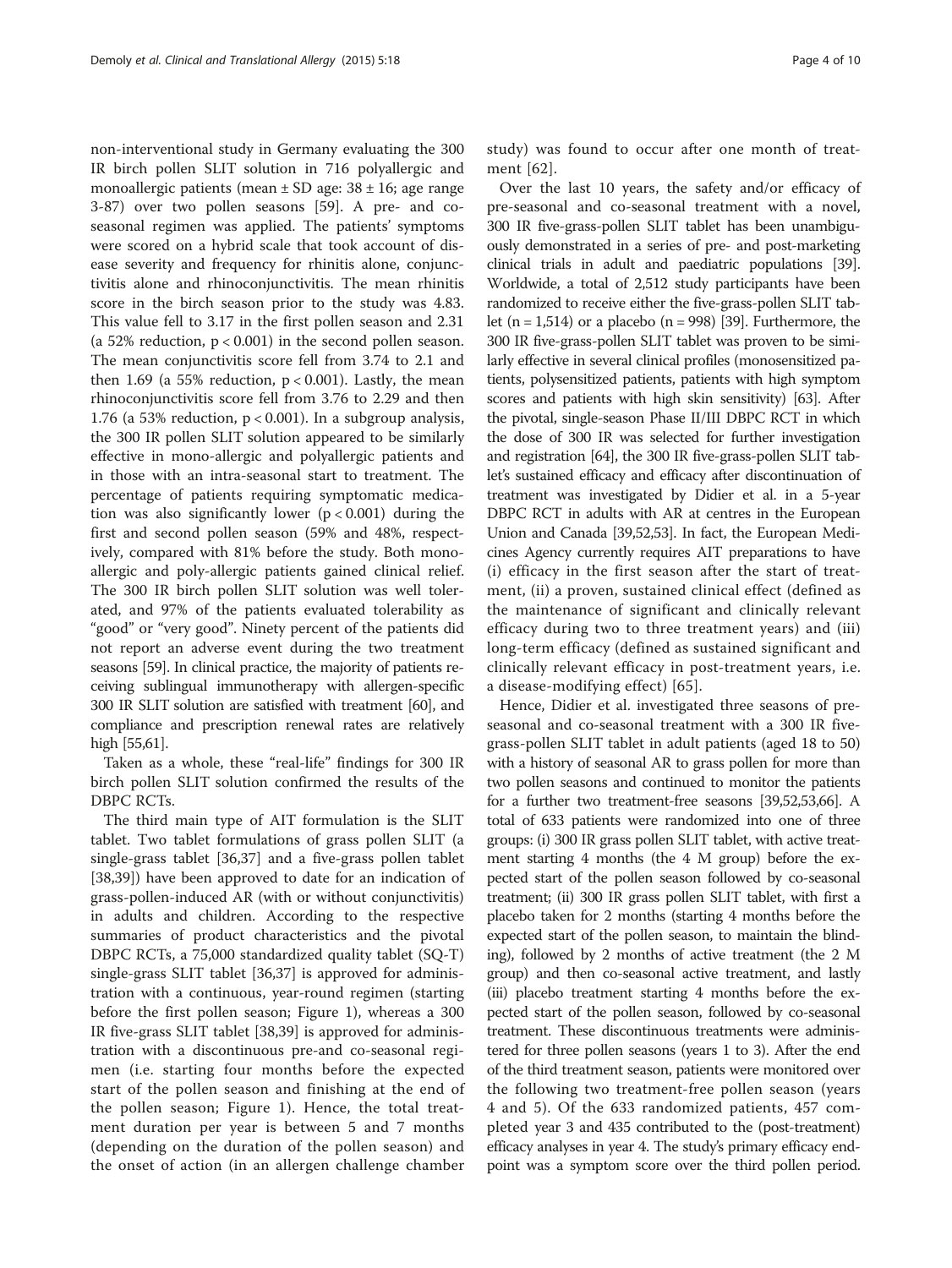Secondary endpoints included the six individual rhinoconjunctivitis symptom scores (sneezing, rhinorrhoea, nasal pruritus, nasal congestion, ocular pruritus and watery eyes), the average medication score and the RQLQ score. In year 4, the symptom scores in the two active treatment groups were similarly and significantly lower than in the placebo group, and significant efficacy was determined in year 5 [[66](#page-8-0)]. In a subsequent *post hoc* analysis, the mean LS daily combined score was found to be 28.1% lower in the 300 IR tablet group than the placebo group  $p = 0.0478$ ), thus demonstrating long-term efficacy and a disease-modifying effect of the 300 IR five-grass-pollen SLIT tablet. The difference in LS means between the 4 M group and the 2 M group was not statistically significant. The 300 IR five-grass-pollen SLIT tablet's safety profile over the entire study period was consistent with previous reports, with generally mild, transient, local AEs [\[39,52,53,67](#page-8-0)]. Over the first three treatment seasons, the incidence and severity of TEAEs decreased from one year to the next in all three treatment groups. In the first treatment season, the most frequently reported TEAEs were oral pruritus (30% and 11.4% in the active and placebo groups, respectively), throat irritation (15% and 3.7%, respectively), and mouth oedema (6% and 1.4%, respectively). During the first treatment year (but not the second and the third treatment year), the number of discontinuations due to TEAEs was higher in patients treated with the 300 IR formulation (7.2% in the two active groups and 1.4% in the placebo group). During the fourth year of study, the incidence of treatment-emergent AEs was similar in the 300 IR  $(4 \text{ M})$ , 300 IR  $(2 \text{ M})$  and placebo groups, with values of 31.7%, 34.8% and 35.9%, respectively. Importantly, exacerbation of asthma was not an issue, and the one case in the 300 IR (4 M) and the two cases in the placebo group were not judged to be related to the study treatment [\[52,53](#page-8-0)].

Following on from the above-mentioned DBPC RCTs, a number of post-marketing studies in Europe have confirmed the 300 IR five-grass-pollen SLIT tablet's safety and/or efficacy when a pre- and co-seasonal regimen is used in actual clinical practice. In Germany, the OPTIMAL multicentre, prospective, open-label, non-interventional study assessed the tolerability and effectiveness of two consecutive years of a pre- and co-seasonal treatment regimen with the 300 IR five-grass-pollen SLIT tablet in a total of 1,482 adult and paediatric patients (including 248 children aged from 4 to 11 and 201 adolescents aged from 12 to 17) [[68](#page-8-0)]. Compared with the baseline season, the mean rhinoconjunctivitis scores were significantly lower in the two treatment seasons (by 51% and 64%, respectively;  $p < 0.001$ ). Importantly, the asthma symptom score for the 522 patients with comorbid mild asthma was also significantly lower in the two treatment seasons (by 60% and 70%, respectively for year 1 and 2, respectively; p < 0.001). When considering the children

alone, the mean rhinoconjunctivitis score fell from 4.1 in the baseline season to 1.93 after the first season and 1.39 after the second. For the adolescent subgroup, the corresponding values were 4.05, 1.97 and 1.39. The mean rhinoconjunctivitis score fell in both mono-allergic and polyallergic subjects, confirming the DBPC RCT results. For example, the respective baseline, year 1 and year 2 rhinoconjunctivitis score were 4.05, 1.95 and 1.29 in mono-allergic children and 4.09, 1.94 and 1.46 in polyallergic children [\[68\]](#page-8-0).

A similar multicentre, open-label, observational, crosssectional, single-season study of pre- and co-seasonal treatment with a 300 IR five-grass-pollen SLIT tablet has been carried out in Spain [[69\]](#page-8-0). A total of 226 adult patients (mean age:  $33.9 \pm 11.5$ ) were included in the study. Fifty-five percent had mild asthma and 92% of patients had persistent moderate-severe AR (according to the Allergic Rhinitis and its Impact on Asthma criteria [[1,2\]](#page-7-0)). Following pre- and co-seasonal treatment with the 300 IR five-grass-pollen SLIT tablet, the percentage of patients with moderate-severe AR was 30%. Symptomatic medication use also fell; the percentages of patients using oral H1-antihistamines and ICSs decreased from 92% and 77%, respectively, at baseline to 62% and 28%, respectively, at the end of the treatment period [\[69\]](#page-8-0).

# Post-marketing safety profile of the five-grass pollen SLIT tablet

In Germany, post-marketing authorization safety studies of pre- and co-seasonal treatment with a 300 IR fivegrass-pollen SLIT tablet have been carried out in children and adults [\[39,59,60,](#page-8-0)[70\]](#page-9-0). In one study, 354 study centres across Germany enrolled 808 adults and 91 children and adolescents with grass pollen-induced AR and/ or allergic conjunctivitis [[39](#page-8-0)]. After a mean treatment period of 191 days, 320 patients (35.6%) reported at least one AE. The most common AEs were coded as oral paresthesia (10.9% of events), oral pruritus (6.9%), throat irritation (7.7%) and mouth oedema (5.3%). Eighty-five patients (9.5%) withdrew from treatment as a result of AEs.

In a second study, 207 centres enrolled 829 children and adolescents aged between 5 and 17 years [\[70\]](#page-9-0). After a mean treatment period of 190 days, 218 patients (27.4%) reported at least one AE (mainly throat irritation  $(n = 114)$ , oral paresthesia  $(n = 49)$ , oral pruritus  $(n = 39)$ and mouth oedema  $(n = 37)$ . The most serious AE (Quincke's oedema of the lips) occurred in a patient having developed angioedema during a course of SCIT a year earlier. Tolerability was rated as good or very good by 84.7% of the patients, 87.0% of the parents and 89.7% of the clinicians. Neither anaphylaxis nor adrenalin use was recorded in these two studies [\[39,](#page-8-0)[70\]](#page-9-0). Lastly, in a 2-year study based on grass pollen AIT renewal rates, the persistence of treatment was significantly better in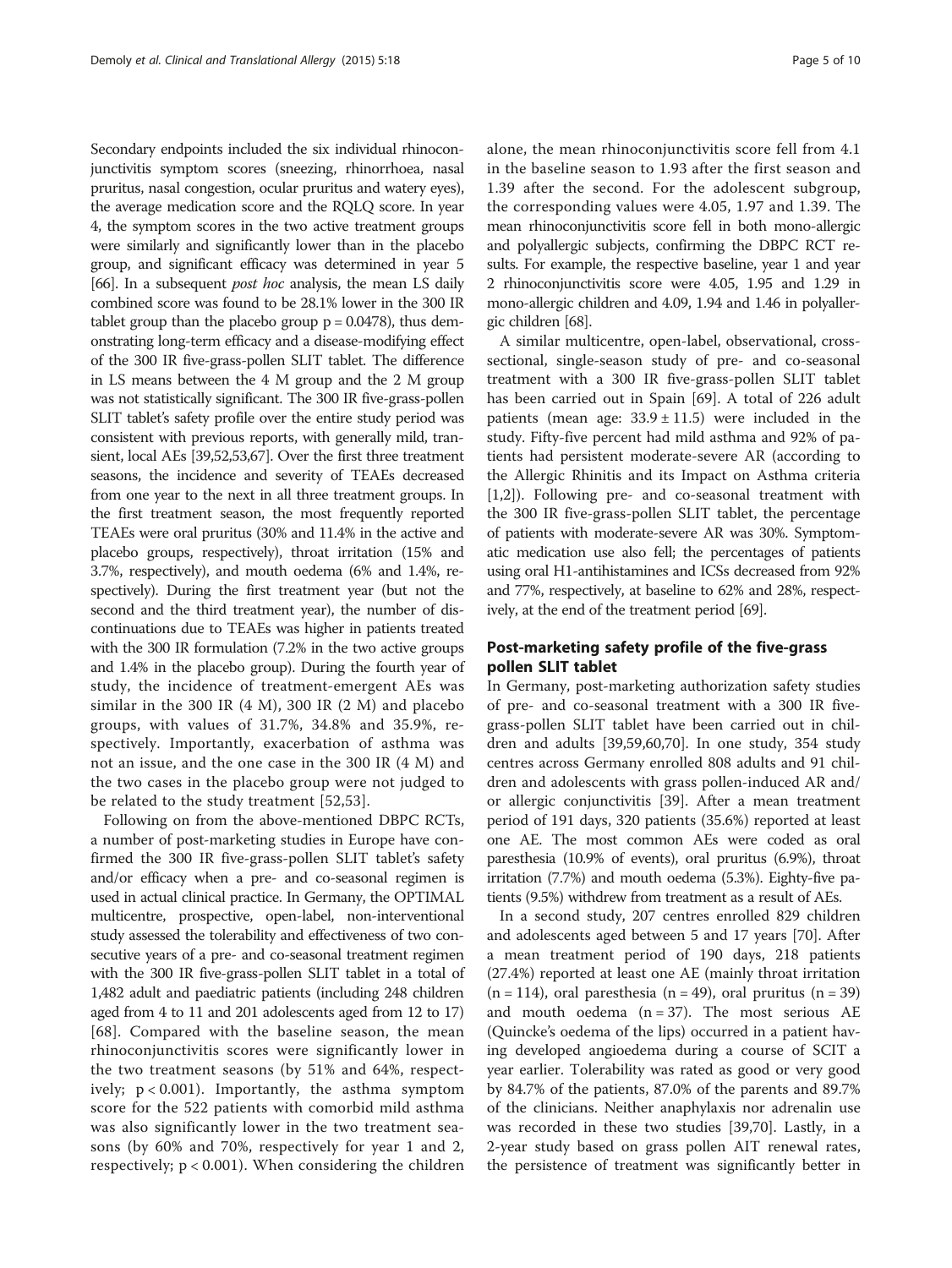patients receiving SLIT than in those receiving SCIT (p < 0.02) [[55](#page-8-0)]. Hence, pre & co-seasonal (discontinuous) treatment with a 300 IR five-grass-pollen SLIT tablet shows good effectiveness and a good safety profile in real-life clinical practice.

# Comparisons of the efficacy and safety of pre-/coseasonal and perennial SLIT regimens

Few studies have performed head-to-head comparisons of a pre- and co-seasonal regimen and a perennial regimen. Obviously, single- or double-blind trials are difficult to perform if the durations of the compared treatment regimens are clearly different (unless patients in the pre-and-co-seasonal treated cohorts receive placebo after the end of the season). A study by Sieber et al. encompassed an independent patient data meta-analysis of three open, prospective, observational trials of standardized Pooideae family or Betulaceae family pollen SLIT preparations in a total of 1052 patients with pollen-induced AR [[61\]](#page-8-0). The objective was to indirectly compare perennial treatments with co-seasonal treatments and compare ultra-rush titration with standard titration. The three studies respectively featured a perennial regimen with classical titration, a co-seasonal regimen with ultra-rush titration and either a perennial or a co-seasonal regimen. The most frequently used allergen preparations contained Betulaceae pollen extracts (49.9%) and Pooideae pollen extracts (41.6%). Overall, the various treatment regimens were all associated with improvements in symptom scores and medication scores (when comparing the study period to a baseline period) and there were no significant differences between the regimens. Sieber et al. suggested that the equivalent effectiveness of coseasonal and perennial SLIT treatment might have an impact on the yearly cost of treatment, although compliance was not assessed [\[61\]](#page-8-0).

Quercia performed a head-to-head study of a pre- and co-seasonal regimen with a solely pre-seasonal regimen [[71](#page-9-0)]. The SLIT product was a tablet formulation of grass pollen monomeric carbamylated allergoids. Three groups of patients were studied. Group 1 took a 1,000 allergenic unit (AU) tablet once a week continuously from November 2005 to July 2007 (i.e. through two grass pollen seasons). Group 2 took a 1,000 AU tablet five times a week during each 10-week pre-seasonal period solely. Both SLIT groups showed a similar and significant improvement on a visual analogue scale of symptom severity after the first and second pollen seasons, relative to the baseline symptoms in Groups 1 and 2 and also the symptoms of a third group of patients (Group 3) taking symptomatic medications only. The study had several limitations. Firstly, it used an open design, although it is hard to conceive a fully double-blind, controlled, randomized trial in which some patients (but not others) are required to stop taking a treatment for a certain period of time. Secondly, the study subgroups were small  $(n = 10, 11$  and  $11$  in Groups 1 to 3, respectively). Thirdly, Groups 1 and 2 did not receive the same dose of allergen (on a per-week basis) in the presumably crucial pre-seasonal period.

There are no head-to-head comparative studies of the safety of a pre- and co-seasonal regimen vs. a yearround regimen. However, in the pivotal European and North America clinical trials of the grass pollen SLIT tablets, the single-grass formulation and the five-grass formulation did not appear to have radically different safety profiles. Nelson et al. [[37\]](#page-8-0) commented that although the majority of adult and paediatric patients (60-80%) taken the single-grass tablet experienced adverse events, the latter were generally local, mild-tomoderate and transient. The most common local AEs were oral pruritus (observed in 32-54% of patients on active treatment in the various studies) and throat irritation (in 9-37%). Systemic adverse events were rare [[37](#page-8-0)]. When summarizing the safety data for the five-grass tablet, Didier et al. [\[39](#page-8-0)] used very similar language. Most AEs during treatment were mild or moderate in severity, with oral pruritus and throat irritation again being among the most common (reported in >5% of patients) [[39\]](#page-8-0). No deaths or anaphylactic reactions were observed in these trials.

In view of the published evidence, a pre-seasonal and co-seasonal regimen appears to be sufficient for demonstrating the efficacy and safety of SLIT formulations of a 300 IR birch pollen extract and a 300 IR five-grass extract. On this basis, one can question whether yearround SLIT regimens for pollen-induced AR have added clinical or economic value. Indeed, a 75,000 SQ-T single-grass SLIT tablet registered with a yearround regimen has been successfully applied in offlabel pre- and co-seasonal use [[72](#page-9-0)]. In a multicentre, prospective, open-label, observational study in France, 130 physicians treated a total of 628 patients for an average of 5.5 months per year (with 4 months of preseasonal treatment and then co-seasonal treatment) for three successive seasons. Efficacy data were not reported, since safety was the primary study criterion. Treatment-related AEs were reported for respectively 46.2%, 14.4% and 1.8% of the patients during the first, second and third years of the study. The compliance rate was 71.8% in the first year, 86.8% in the second year and 90.3% in the third year – again demonstrating the good compliance observed with pre- and co-seasonal regimens [\[72\]](#page-9-0). Data from 934 patients treated with the 75,000 SQ-T single-grass SLIT tablet (registered for use with a year-round regimen) have also been used to show that at least 2 months of pre-seasonal treatment are required for clinical efficacy [\[54\]](#page-8-0).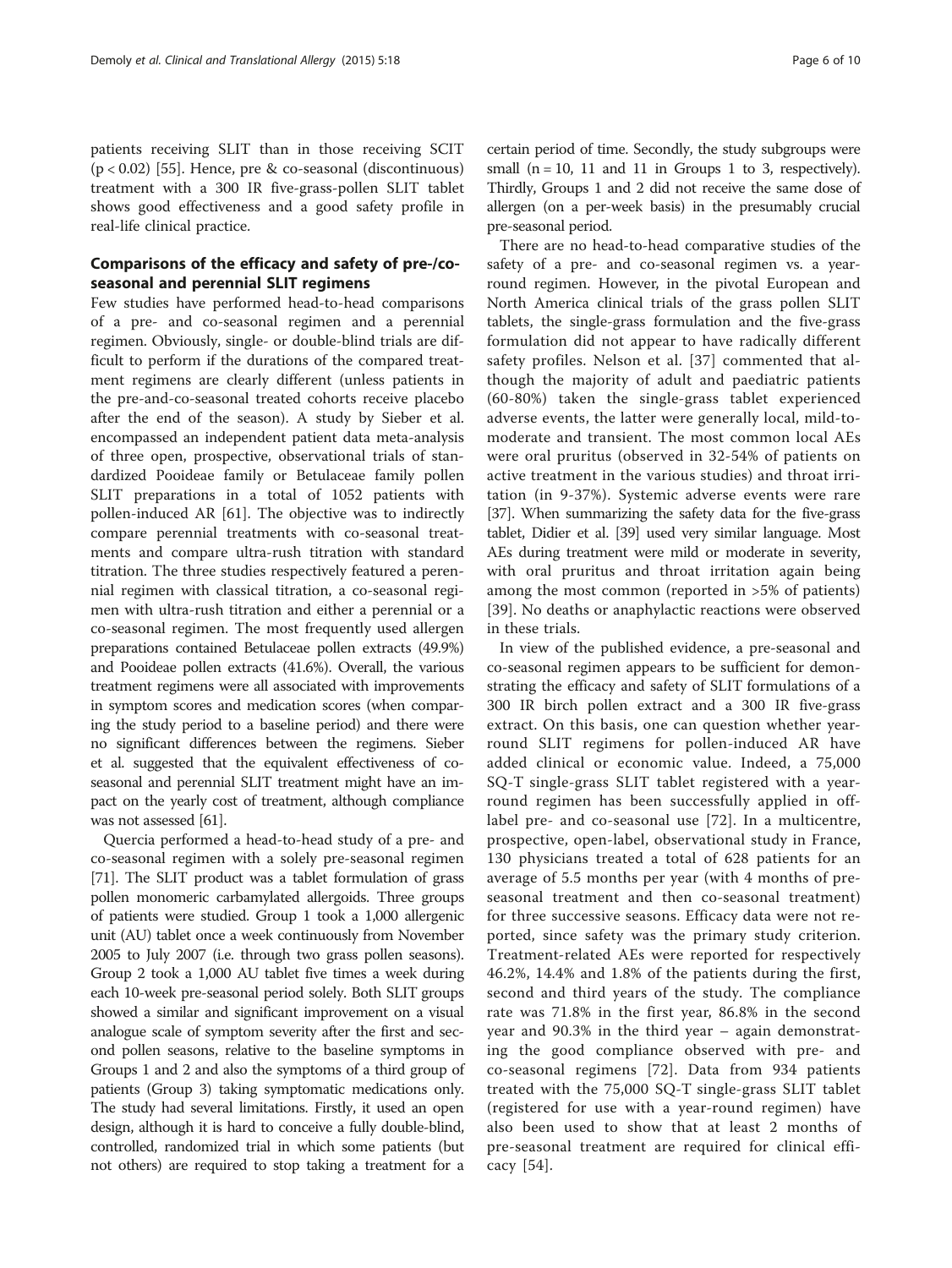# Relationships between allergen dose and the administration regimen

There are probable relationships between the maintenance dose of allergen, clinical efficacy and the administration regimen. It is now beyond doubt that AIT involves a dose-response relationship. Of fifteen doseranging studies reviewed by the European Academy of Allergy and Clinical Immunology's Task Force Report on Dose-Response Relationship in Allergen-Specific Immunotherapy [[73\]](#page-9-0), twelve reported a dose-response relationship for clinical efficacy. In this respect, one can consider the above-mentioned 300 IR five-grass-pollen SLIT tablet and 75,000 SQ-T single-grass-pollen SLIT tablet. According to the standardized unit for allergen extracts required by the US Food and Drug Administration (the bioequivalent allergy unit, BAU, based on the reaction to an intradermal test in highly allergic patients) [[74\]](#page-9-0), the 300 IR five-grass-pollen SLIT tablet contains 9,000 BAU [\[75\]](#page-9-0) and the 75,000 SQ-T single-grass-pollen SLIT tablet contains 2,800 BAU [\[76](#page-9-0)]. According to the respective manufacturers' in-house assays, the major allergen (Phl  $p$  5) content is 25 μg for the 300 IR fivegrass-pollen SLIT tablet and 15 μg for the 75,000 SQ-T single-grass-pollen SLIT tablet [\[64](#page-8-0)[,77\]](#page-9-0). Although these tablets differ in terms of BAUs and major allergen content (for optimal comparisons, these parameters should be determined by the same laboratory in the same patients and using the same reagents [[74,78](#page-9-0)]), the two formulations appear to provide similar efficacy in the first year of Phase III trials (as assessed by the effect size for the rhinoconjunctivitis score, relative to placebo) [[36-39\]](#page-8-0). When considering pre- and co-seasonal regimens with grass-pollen tablets, only the 300 IR five-grass formulation has proven sustained and posttreatment efficacy in addition to single-season efficacy [[39](#page-8-0)]. Furthermore, a lower-dose (100 IR) five-grasspollen SLIT tablet was no more effective than placebo in the pivotal, dose-ranging RCT [[64](#page-8-0)].

# The health economics of pre- and co-seasonal regimens

Pre- and co-seasonal treatment regimens have economic and compliance benefits relative to perennial regimens. Firstly, a shorter duration of treatment of discontinuous protocols implies that patients will receive less medication, thus leading to a lower acquisition cost of medication. Two studies evaluated the cost-effectiveness of pre- and coseasonal SLIT in grass pollen-induced AR [\[79,80\]](#page-9-0).

Westerhout et al. undertook a cost-effectiveness analysis of 3 years of treatment with a pre- and co-seasonal 300 IR 5-grass pollen SLIT tablet (in addition to symptomatic drug treatment (SDT)) over a time horizon of 9 years, compared with the following: (i) perennial SLIT with a single grass tablet (in addition to SDT), (ii)

perennial SCIT regimen (in addition to SDT), and (iii) SDT alone (i.e. standard of care, SoC) for the treatment of grass pollen-induced AR from the German health care perspective [[79\]](#page-9-0). Treatment efficacy was estimated based on an indirect comparison of randomized controlled trials (RCTs) with placebo (i.e. SoC) as a common comparator. Moreover, a meta-analysis of RCTs of the three treatment regimens was conducted to determine the effectiveness of each treatment relative to placebo (i.e. SoC) for reducing AR symptom scores and improving the number of symptom-free days. The results indicated that relative to SDT alone, the incremental cost per quality-adjusted life-year (QALY) gained with 300 IR 5 grass pollen SLIT was  $€14,728$ , with incremental costs of €1,356 and incremental QALYs of 0.092. The resulting incremental cost-effectiveness ratio falls below commonly accepted thresholds in Europe. Meanwhile, relative to perennial single grass SLIT tablet or perennial SCIT, estimated incremental cost savings with five-grasspollen SLIT tablet were respectively  $\epsilon$ 1,142 and  $\epsilon$ 54, and the corresponding incremental QALYs were respectively 0.015 and 0.027. Hence, the results indicate that the pre- and co-seasonal 5-grass pollen SLIT tablet is a costeffective treatment option (relative to perennial single grass SLIT tablet, perennial SCIT and SDT alone) for the treatment of grass pollen-induced allergic rhinitis in Germany. However, extensive sensitivity analyses indicated that the model's outcomes may have been affected by uncertainty surrounding treatment efficacy estimates [\[79\]](#page-9-0).

In a recent economic study [[80](#page-9-0)], a cost-minimization analysis was conducted on the basis of a systematic review of 20 DBPC trials in grass pollen-induced seasonal AR. The following four treatment regimens from the Canadian health care perspective: (i) pre- and co-seasonal treatment with a 300 IR five-grass-pollen SLIT tablet, together with SDT if required, and (ii) perennial SLIT with a single-grass tablet, (iii) a perennial SCIT regimen, and (iv) a pre- and co-seasonal SCIT regimen. The results indicated that the pre- and co-seasonal 300 IR five-grass-pollen SLIT regimen has at least non-inferior efficacy, similar safety and a lower annual cost, when compared with perennial or seasonal SCIT, and perennial SLIT with a single grass tablet [\[80](#page-9-0)]. During the first year of treatment, pre-and co-seasonal administration of the 300 IR five-grass pollen SLIT tablet plus SDT was associated with significant cost savings relative to perennial SCIT (Can \$2,471), seasonal SCIT (Can \$948), and perennial SLIT with a single-grass tablet (Can \$1,168) [[80](#page-9-0)].

#### Conclusion

In pollen-induced AR, discontinuous SLIT regimens appear to be at least as effective and safe as perennial SLIT regimens in terms of sustained efficacy over consecutive pollen seasons, and even after the discontinuation of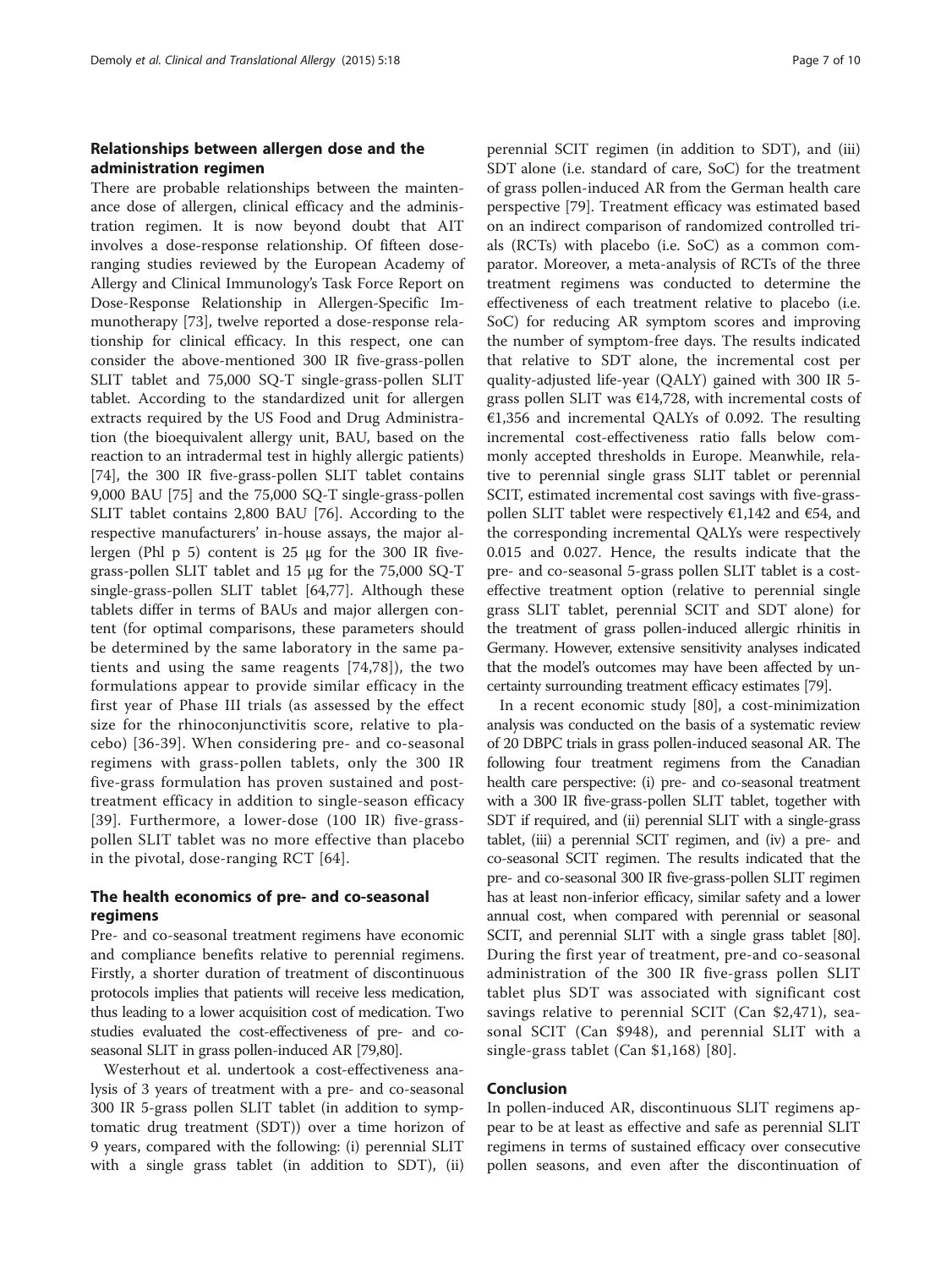<span id="page-7-0"></span>treatment. Head-to-head studies are required to establish whether discontinuous SLIT regimens are associated with lower costs and/or better compliance or safety than perennial SLIT regimens. When considering the preand co-seasonal discontinuous regimen in particular, a 300 IR five-grass-pollen formulation is the only SLIT tablet with a clinical development programme having provided evidence of short-term, sustained and posttreatment efficacy.

#### Abbreviations

AE: Adverse event; AIT: Allergen immunotherapy; AR: Allergic rhinitis; BAU: Bioequivalent allergy unit; DBPC: Double-blind, placebo-controlled; ICS: Intranasal corticosteroid; IgE: Immunoglobulin E; IR: Index of reactivity; LS: Least-squares; M: Month; QALY: Quality-adjusted life year; RCT: Randomized clinical trial; RQLQ: Rhinoconjunctivitis quality of Life Questionnaire; SCIT: Subcutaneous immunotherapy; SDT: Symptomatic drug treatment; SLIT: Sublingual immunotherapy; SoC: Standard of care; SQ-T: Standardized quality tablet; TEAE: Treatment-emergent adverse event.

#### Competing interests

Pascal Demoly is a consultant and a speaker for Stallergenes, ALK-Abello and Chiesi and was a speaker for Merck, Astra Zeneca, Menarini and GlaxoSmithKline in 2010-2014. Moises A. Calderon has received consulting fees, honoraria for lectures and/or research funding from ALK-Abello, Merck, Stallergenes and Allergopharma. Thomas B. Casale has served as a speaker for Stallergenes, has been a consultant for Circassia, and has been an investigator on grants to his University employer from Merck, Stallergenes and Circassia. Hans-Jørgen Malling has received consulting fees, honoraria for lectures and/or research funding from ALK-Abello (Denmark), Stallergenes (France), Biomar (Austria), Anergis (Switzerland) and HAL (The Netherlands). Ulrich Wahn has received consulting fees, honoraria for lectures and/or research funding from Stallergenes.

#### Authors' contributions

PD, MAC, TBC, HJM and UW all made substantial contributions to the identification, review and analysis of relevant literature. Likewise, PD, MAC, TBC, HJM and UW were all involved in drafting the manuscript and/or revising it critically for important intellectual content. All the authors have given final approval of the version to be published.

#### Acknowledgments

We thank David Fraser PhD for medical writing support.

#### Author details

<sup>1</sup> Allergy Division, Pulmonology Department, Hôpital Arnaud de Villeneuve, University Hospital of Montpellier, Montpellier, France. <sup>2</sup>Sorbonne Universités, UPMC Paris 06, UMR-S 1136 INSERM, IPLESP, Equipe EPAR, Paris, France. <sup>3</sup>Section of Allergy and Clinical Immunology, Imperial College London-NHLI, Royal Brompton Hospital, London, UK. <sup>4</sup>Internal Medicine, Morsani College of Medicine University of South Florida, Tampa, FL, Omaha, NE, USA. <sup>5</sup>Allergy Clinic, Gentofte University Hospital, Copenhagen, Denmark. <sup>6</sup>Department of Paediatric Pneumology and Immunology, Charité Virchow-Klinikum, Humboldt University, Berlin, Germany.

#### Received: 18 December 2014 Accepted: 23 March 2015 Published online: 04 May 2015

#### References

- Bousquet J, Khaltaev N, Cruz AA, Denburg J, Fokkens WJ, Togias A, et al. Allergic Rhinitis and its Impact on Asthma (ARIA) 2008 Update (in collaboration with the World Health Organization, GA2LEN and AllerGen). Allergy. 2008;63:S8–160.
- 2. Brozek JL, Bousquet J, Baena-Cagnani CE, Bonini S, Canonica GW, Casale TB, et al. Allergic Rhinitis and its Impact on Asthma (ARIA) guidelines: 2010 revision. J Allergy Clin Immunol. 2010;126:466–76.
- Shaaban R, Zureik M, Soussan D, Neukirch C, Heinrich J, Sunyer J, et al. Rhinitis and onset of asthma: a longitudinal population-based study. Lancet. 2008;372:1049–57.
- 4. Kessler RC, Almeida DM, Berglund P, Stang P. Pollen and mold exposure impairs the work performance of employees with allergic rhinitis. Ann Allergy Asthma Immunol. 2001;87:289–95.
- 5. Meltzer EO. Quality of life in adults and children with allergic rhinitis. J Allergy Clin Immunol. 2001;108:S45–53.
- 6. Léger D, Annesi-Maesano I, Carat F, Rugina M, Chanal I, Pribil C, et al. Allergic rhinitis and its consequences on quality of sleep. An unexplored area. Arch Intern Med. 2006;166:1744–8.
- 7. Canonica GW, Bousquet J, Mullol J, Scadding GK, Virchow JC. A survey of the burden of allergic rhinitis in Europe. Allergy. 2007;62 Suppl 85:17–25.
- 8. Nathan RA. The burden of allergic rhinitis. Allergy Asthma Proc. 2007;28:3–9.
- 9. Valovirta E, Myrseth SE, Palkonen S. The voice of the patients: allergic rhinitis is not a trivial disease. Curr Opin Allergy Clin Immunol. 2008;8:1–9.
- 10. Meltzer EO, Bukstein DA. The economic impact of allergic rhinitis and current guidelines for treatment. Ann Allergy Asthma Immunol. 2011;106:S12–6.
- 11. Arbes Jr SJ, Gergen PJ, Elliott L, Zeldin DC. Prevalences of positive skin test responses to 10 common allergens in the US population: results from the third National Health and Nutrition Examination Survey. J Allergy Clin Immunol. 2005;116:377–83.
- 12. Bousquet PJ, Castelli C, Daures JP, Heinrich J, Hooper R, Sunyer J, et al. Assessment of allergen sensitization in a general population-based survey (European Community Respiratory Health Survey I). Ann Epidemiol. 2010;20:797–803.
- 13. Smith M, Jäger S, Berger U, Sikoparija B, Hallsdottir M, Sauliene I, et al. Geographic and temporal variations in pollen exposure across Europe. Allergy. 2014;69:913–23.
- 14. D'Amato G, Cecchi L, Bonini S, Nunes C, Annesi-Maesano I, Behrendt H, et al. Allergenic pollen and pollen allergy in Europe. Allergy. 2007;62:976–90.
- 15. Shea KM, Truckner RT, Weber RW, Peden DB. Climate change and allergic disease. J Allergy Clin Immunol. 2008;122:443–53.
- 16. Ziska L, Knowlton K, Rogers C, Dalan D, Tierney N, Elder MA, et al. Recent warming by latitude associated with increased length of ragweed pollen season in central North America. Proc Natl Acad Sci U S A. 2011;108:4248–51.
- 17. Wallace DV, Dykewicz MS, Bernstein DI, Blessing-Moore J, Cox L, Khan DA, et al. The diagnosis and management of rhinitis: an updated practice parameter. J Allergy Clin Immunol. 2008;122(2):S1–84.
- 18. Ramirez LF, Urbinelli R, Allaert FA, Demoly P. Combining H1-antihistamines and nasal corticosteroids to treat allergic rhinitis in general practice. Allergy. 2011;66:1501–2.
- 19. Migueres M, Fontaine JF, Haddad T, Grosclaude M, Saint-Martin F, Bem David D, et al. Characteristics of patients with respiratory allergy in France and factors influencing immunotherapy prescription: a prospective observational study (REALIS). Int J Immunopathol Pharmacol. 2011;24:387–400.
- 20. Canonica GW, Bousquet J, Casale T, Lockey RF, Baena-Cagnani CE, Pawankar R, et al. Sub-lingual immunotherapy: World Allergy Organization Position Paper 2009. Allergy. 2009;64 Suppl 91:1–59.
- 21. Canonica GW, Cox L, Pawankar R, Baena-Cagnani CE, Blaiss M, Bonini S, et al. Sublingual immunotherapy: World Allergy Organization position paper 2013 update. World Allergy Organ J. 2014;7:6.
- 22. Cox L, Nelson H, Lockey R, Calabria C, Chacko T, Finegold I, et al. Allergen immunotherapy: a practice parameter third update. J Allergy Clin Immunol. 2011;127(Suppl):S1–55.
- 23. Viswanathan RK, Busse WW. Allergen immunotherapy in allergic respiratory diseases: from mechanisms to meta-analyses. Chest. 2012;141:1303–14.
- 24. Matricardi PM, Kuna P, Panetta V, Wahn U, Narkus A. Subcutaneous immunotherapy and pharmacotherapy in seasonal allergic rhinitis: a comparison based on meta-analyses. J Allergy Clin Immunol. 2011;128:791–9.
- 25. Devillier P, Dreyfus JF, Demoly P, Calderón MA. A meta-analysis of sublingual allergen immunotherapy and pharmacotherapy in pollen-induced seasonal allergic rhinoconjunctivitis. BMC Med. 2014;12:71.
- 26. Eng PA, Borer-Reinhold M, Heijnen IA, Gnehm HP. Twelve-year follow-up after discontinuation of preseasonal grass pollen immunotherapy in childhood. Allergy. 2006;61:198–201.
- 27. Burks AW, Calderon MA, Casale T, Cox L, Demoly P, Jutel M, et al. Update on allergy immunotherapy: American Academy of Allergy, Asthma & Immunology/European Academy of Allergy and Clinical Immunology/ PRACTALL consensus report. J Allergy Clin Immunol. 2013;131:1288–96.
- 28. Jacobsen L, Niggemann B, Dreborg S, Ferdousi HA, Halken S, Host A, et al. Specific immunotherapy has long-term preventive effect of seasonal and perennial asthma: 10-year follow-up on the PAT study. Allergy. 2007;62:943–8.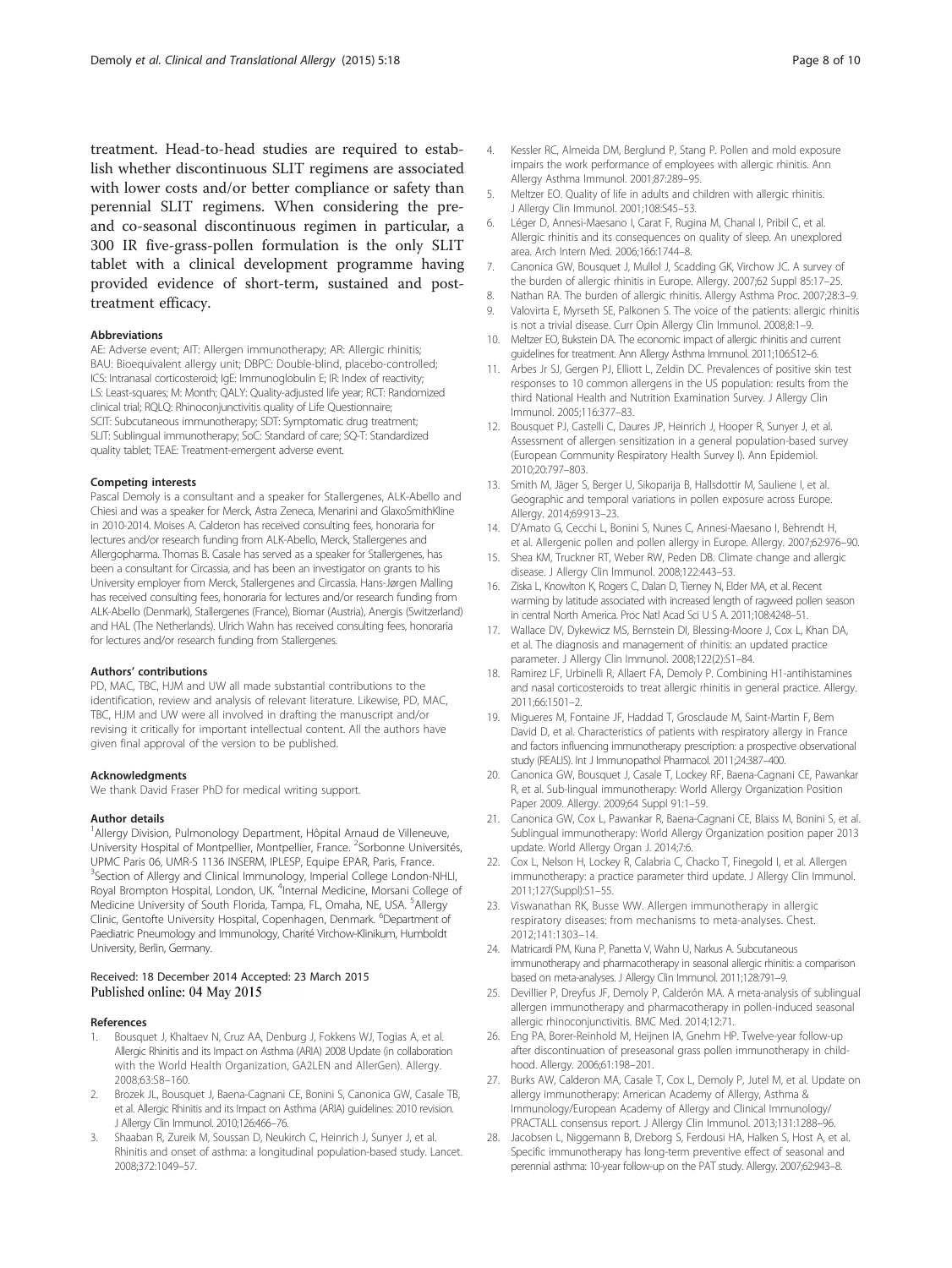- <span id="page-8-0"></span>29. Calderon MA, Alves B, Jacobson M, Hurwitz B, Sheikh A, Durham S. Allergen injection immunotherapy for seasonal allergic rhinitis. Cochrane Database Syst Rev. 2007;1, CD001936.
- 30. Di Bona D, Plaia A, Scafidi V, Leto-Barone MS, Di Lorenzo G. Efficacy of sublingual immunotherapy with grass allergens for seasonal allergic rhinitis: a systematic review and meta-analysis. J Allergy Clin Immunol. 2010;126:558–66.
- 31. Calderon M, Mösges R, Hellmich M, Demoly P. Towards evidence-based medicine in specific grass pollen immunotherapy. Allergy. 2010;65:420–34.
- 32. Radulovic S, Wilson D, Calderon M, Durham S. Systematic reviews of sublingual immunotherapy (SLIT). Allergy. 2011;66:740–52.
- 33. Calderon MA, Penagos M, Sheikh A, Canonica GW, Durham S. Sublingual immunotherapy for treating allergic conjunctivitis. Cochrane Database Syst Rev. 2011;7, CD007685.
- 34. Calderon MA, Casale TB, Nelson HS, Demoly P. An evidence-based analysis of house dust mite allergen immunotherapy: a call for more rigorous clinical studies. J Allergy Clin Immunol. 2013;132:1322–36.
- 35. Lin SY, Erekosima N, Kim JM, Ramanathan M, Suarez-Cuervo C, Chelladurai Y, et al. Sublingual immunotherapy for the treatment of allergic rhinoconjunctivitis and asthma: a systematic review. JAMA. 2013;309:1278–88.
- 36. Senna GE, Calderon M, Milani M. Allergy immunotherapy tablet: Grazax® for the treatment of grass pollen allergy. Expert Rev Clin Immunol. 2011;7:21–7.
- 37. Nelson H, Lehmann L, Blaiss MS. Treatment of seasonal allergic rhinoconjunctivitis with a once-daily SQ-standardized grass allergy immunotherapy tablet. Curr Med Res Opin. 2012;28:1043–51.
- 38. Lyseng-Williamson K. Sublingual five-grass pollen tablets (Oralair®): a guide to their use as allergen immunotherapy for grass pollen-induced allergic rhinoconjunctivitis. Drugs Ther Perspec. 2014;30:200–8.
- 39. Didier A, Wahn U, Horak F, Cox LS. Five-grass-pollen sublingual immunotherapy tablet for the treatment of grass-pollen-induced allergic rhinoconjunctivitis: 5 years of experience. Expert Rev Clin Immunol. 2014;10:1309–24.
- 40. Kannan JA, Epstein TG. Immunotherapy safety: what have we learned from surveillance surveys? Curr Allergy Asthma Rep. 2013;13:381–8.
- 41. Lockey RF, Benedict LM, Turkeltaub PC, Bukantz SC. Fatalities from immunotherapy (IT) and skin testing (ST). J Allergy Clin Immunol. 1987;79:660–77.
- 42. Bousquet J, Lockey R, Malling HJ, Alvarez-Cuesta E, Canonica GW, Chapman MD, et al. Allergen immunotherapy: therapeutic vaccines for allergic diseases. World health organization. American academy of allergy, asthma and immunology. Ann Allergy Asthma Immunol. 1998;81:401–5.
- 43. Alvarez-Cuesta E, Bousquet J, Canonica GW, Durham SR, Malling HJ, Valovirta E, et al. Standards for practical allergen-specific immunotherapy. Allergy. 2006;61(82):1–20.
- 44. Calderón MA, Simons FE, Malling HJ, Lockey RF, Moingeon P, Demoly P. Sublingual allergen immunotherapy: mode of action and its relationship with the safety profile. Allergy. 2012;67:302–11.
- 45. Lombardi C, Incorvaia C, Braga M, Senna G, Canonica GW, Passalacqua G. Administration regimens for sublingual immunotherapy to pollen allergens: what do we know? Allergy. 2009;64:849–54.
- 46. Palma-Carlos AG, Santos AS, Branco-Ferreira M, Pregal AL, Palma-Carlos ML, Bruno ME, et al. Clinical efficacy and safety of preseasonal sublingual immunotherapy with grass pollen carbamylated allergoid in rhinitic patients. A double-blind, placebo-controlled study. Allergol Immun (Madr). 2006;34:194–8.
- 47. Vervloet D, Birnbaum J, Laurent P, Hugues B, Fardeau MF, Massabie-Bouchat YP, et al. Safety and efficacy of Juniperus ashei sublingual-swallow ultra-rush pollen immunotherapy in cypress rhinoconjunctivitis. A double-blind, placebo-controlled study. Int Arch Allergy Immunol. 2007;142:239–46.
- 48. Ott H, Sieber J, Brehler R, Fölster-Holst R, Kapp A, Klimek L, et al. Efficacy of grass pollen sublingual immunotherapy for three consecutive seasons and after cessation of treatment: the ECRIT study. Allergy. 2009;64:1394–401.
- 49. Bufe A, Ziegler-Kirbach E, Stoeckmann E, Heidemann P, Gehlhar K, Holland-Letz T, et al. Efficacy of sublingual swallow immunotherapy in children with severe grass pollen allergic symptoms: a double-blind placebo-controlled study. Allergy. 2004;59:498–504.
- 50. Sabate E: Adherence to long-term therapies: evidence for action. Available from: [http://www.who.int/chp/knowledge/publications/adherence\\_report/](http://www.who.int/chp/knowledge/publications/adherence_report/en/ ) [en/](http://www.who.int/chp/knowledge/publications/adherence_report/en/ ) [Last accessed 22 January 2015]
- 51. Christensen AJ. Patient adherence to medical treatment regimens: bridging the gap between behavioral science and biomedicine. Current Perspectives In Psychology. New Haven: Yale University Press; 2004.
- 52. Didier A, Worm M, Horak F, Sussman G, de Beaumont O, Le Gall M, et al. Sustained 3-year efficacy of pre- and coseasonal 5-grass-pollen sublingual immunotherapy tablets in patients with grass pollen-induced rhinoconjunctivitis. J Allergy Clin Immunol. 2011;128:559–66.
- 53. Didier A, Malling HJ, Worm M, Horak F, Sussman G, Melac M, et al. Post-treatment efficacy of discontinuous treatment with 300IR 5-grass pollen sublingual tablet in adults with grass pollen-induced allergic rhinoconjunctivitis. Clin Exp Allergy. 2013;43:568–77.
- 54. Calderon MA, Birk AO, Andersen JS, Durham SR. Prolonged preseasonal treatment phase with Grazax sublingual immunotherapy increases clinical efficacy. Allergy. 2007;62:958–61.
- 55. Sieber J, De Geest S, Shah-Hosseini K, Mösges R. Medication persistence with long-term, specific grass pollen immunotherapy measured by prescription renewal rates. Curr Med Res Opin. 2011;27:855–61.
- 56. Worm M, Rak S, de Blay F, Malling HJ, Melac M, Cadic V, et al. Sustained efficacy and safety of a 300IR daily dose of a sublingual solution of birch pollen allergen extract in adults with allergic rhinoconjunctivitis: results of a double-blind, placebo-controlled study. Clin Transl Aller. 2014;4:7.
- 57. Wahn U, Klimek L, Ploszczuk A, Adelt T, Sandner B, Trebas-Pietras E, et al. High-dose sublingual immunotherapy with single-dose aqueous grass pollen extract in children is effective and safe: a double-blind, placebo-controlled study. J Allergy Clin Immunol. 2012;130:886–93. e5. doi:10.1016/j.jaci.2012.06.047.
- 58. Creticos PS, Esch RE, Couroux P, Gentile D, D'Angelo P, Whitlow B, et al. Randomized, double-blind, placebo-controlled trial of standardized ragweed sublingual-liquid immunotherapy for allergic rhinoconjunctivitis. J Allergy Clin Immunol. 2014;133:751–8. 10.1016/j.jaci.2013.10.041.
- 59. Hadler M, Karagiannis E, Shah-Hosseini K, Mösges R. Effectiveness and tolerability of a 2-year sublingual allergen immunotherapy (AIT) in routine medical practice in birch pollen allergic patients. Allergy: Eur J Allergy Clin Immunol. 2013;68 Suppl 97:483.
- 60. Hadler M, Schnitzer S, Schnitker J, Sieber J. Treatment satisfaction with sublingual immunotherapy in a real-life setting. World Aller Organ J. 2012;5 Suppl 2:S67.
- 61. Sieber J, Köberlein J, Mösges R. Sublingual immunotherapy in daily medical practice: effectiveness of different treatment schedules - IPD meta-analysis. Curr Med Res Opin. 2010;26:925–32.
- 62. Horak F, Zieglmayer P, Zieglmayer R, Lemell P, Devillier P, Montagut A, et al. Early onset of action of a 5-grass-pollen 300IRsublingual immunotherapy tablet evaluated in an allergen challenge chamber. J Allergy Clin Immunol. 2009;124:471–7.
- 63. Malling HJ, Montagut A, Melac M, Patriarca G, Panzner P, Seberova E, et al. Efficacy and safety of 5-grass pollen sublingual immunotherapy tablets in patients with different clinical profiles of allergic rhinoconjunctivitis. Clin Exp Allergy. 2009;39:387–93.
- 64. Didier A, Malling HJ, Worm M, Horak F, Jäger S, Montagut A, et al. Optimal dose, efficacy, and safety of once-daily sublingual immunotherapy with a 5-grass pollen tablet for seasonal allergic rhinitis. J Allergy Clin Immunol. 2007;120:1338–45.
- Committee for Medicinal Products for Human Use at the European Medicines Agency. Guideline on the clinical development of products for specific immunotherapy for the treatment of allergic diseases, Draft CHMP/EWP/18504/2006. London: 2008.
- 66. ORALAIR Sweet Vernal, Orchard, Perennial Rye, Timothy, and Kentucky Blue Grass Mixed Pollens Allergen Extract Tablet for Sublingual Use: food and Drug Administration Allergenic Products Advisory Committee Briefing Document. Stallergenes S.A., 2013. Available from: [www.fda.gov/downloads/](http://www.fda.gov/downloads/AdvisoryCommittees/CommitteesMeetingMaterials/BloodVaccinesandOtherBiologics/AllergenicProductsAdvisoryCommittee/UCM377851.pdf) [AdvisoryCommittees/CommitteesMeetingMaterials/](http://www.fda.gov/downloads/AdvisoryCommittees/CommitteesMeetingMaterials/BloodVaccinesandOtherBiologics/AllergenicProductsAdvisoryCommittee/UCM377851.pdf) [BloodVaccinesandOtherBiologics/AllergenicProductsAdvisoryCommittee/](http://www.fda.gov/downloads/AdvisoryCommittees/CommitteesMeetingMaterials/BloodVaccinesandOtherBiologics/AllergenicProductsAdvisoryCommittee/UCM377851.pdf) [UCM377851.pdf](http://www.fda.gov/downloads/AdvisoryCommittees/CommitteesMeetingMaterials/BloodVaccinesandOtherBiologics/AllergenicProductsAdvisoryCommittee/UCM377851.pdf) [Last accessed 22 January 2014]
- 67. Halken S, Agertoft L, Seidenberg J, Bauer CP, Payot F, Martin-Muñoz MF, et al. Five-grass pollen 300IR SLIT tablets: efficacy and safety in children and adolescents. Pediatr Allergy Immunol. 2010;21:970–6.
- Karagiannis E, Shah-Hosseini K, Hadler M, Mösges R. PD14 Noninterventional 2-year study of sublingual immunotherapy in children and adolescents with allergic rhinoconjunctivitis caused by grass pollen. Clin Trans Aller. 2014;4 Suppl 1:14.
- 69. Antolin D, Valbuena T, Valls A, Garrido S, Blanco C, Garcia MA. One season of treatment with 5 grass pollen tablets in adults demonstrated a reduction in disease symptoms and impacts: findings of the SMILE study. Allergy: Eur J Allergy Clin Immunol. 2013;68 Suppl 97:479.